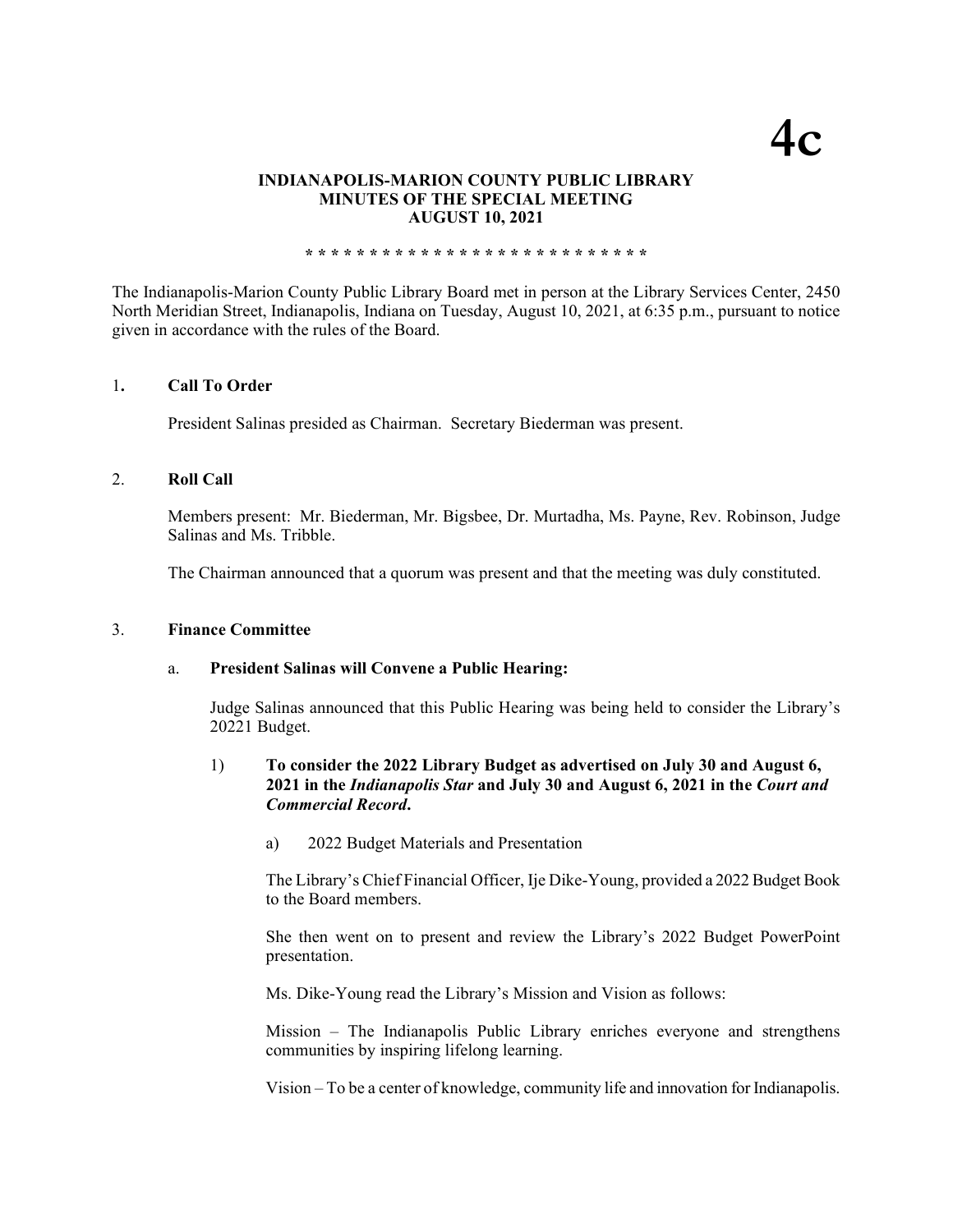Then, she shared information on the topics listed below:

- 1) Organizational Structure
- 2) 2022 Key Budget Dates
- 3) Library Funds
- 4) 2021-2023 Strategic Plan
- 5) Proposed 2022 Budget Summary Annually Appropriated Funds
- 6) 2022 Budget Priorities
- 7) Budget Challenges
- 8) How Do We Serve? The Library At A Glance, 2020
- 9) 2022 Budget Operating Fund
- 10) Budget vs. Actual
- 11) Revenues \$48,996,348
- 12) Salaries and Benefits 60% of Budget \$31,208,200
- 13) Supplies 2% of Budget \$1,258,678
- 14) Other Services and Charges 26% of Budget \$13,326,902
- 15) Collection Materials/Other Capital Outlay 12% of Budget \$6,512,296
- 16) Capital and Debt Funds Debt Service \$16,571,721
- 17) Updates on Branch Projects
- 18) Long Term Debt Service Plan
- 19) 2022 Budget Other Funds: Rainy Day \$3,000,000/LIRF \$250,000
- 20) 2022 Advertised Information Based on Estimated AV
- 21) 2022 Anticipated Tax Rate Based on Certified NAV
- 22) Rat History
- 23) Proposed 2022 Budget, Tax Levy, and Tax Rate
- 24) Property Tax Distribution

#### 2) **Invite Public Comment from the Audience**

President Salinas invited public comment at this time.

There were no comments.

#### **President Salinas Will Consider a Motion to Close the Public Hearing**

Dr. Murtadha made a motion to close the Public Hearing. Ms. Payne seconded the motion.

Motion carried.

The Public Hearing was closed at this time.

#### b. **President Salinas will Convene a Public Hearing:**

Judge Salinas announced that this Public Hearing was being held to discuss the amended and restated preliminary determination and additional appropriation s for the Glendale and Fort Ben Projects.

#### 1) **First consolidated public hearings on the amended and restated preliminary determination and additional appropriation for the Glendale and Fort Ben Projects.**

Ms. Dike-Young announced that due to the delays in construction and the increase in costs, the budgets for both projects have risen and the Library needs to allocate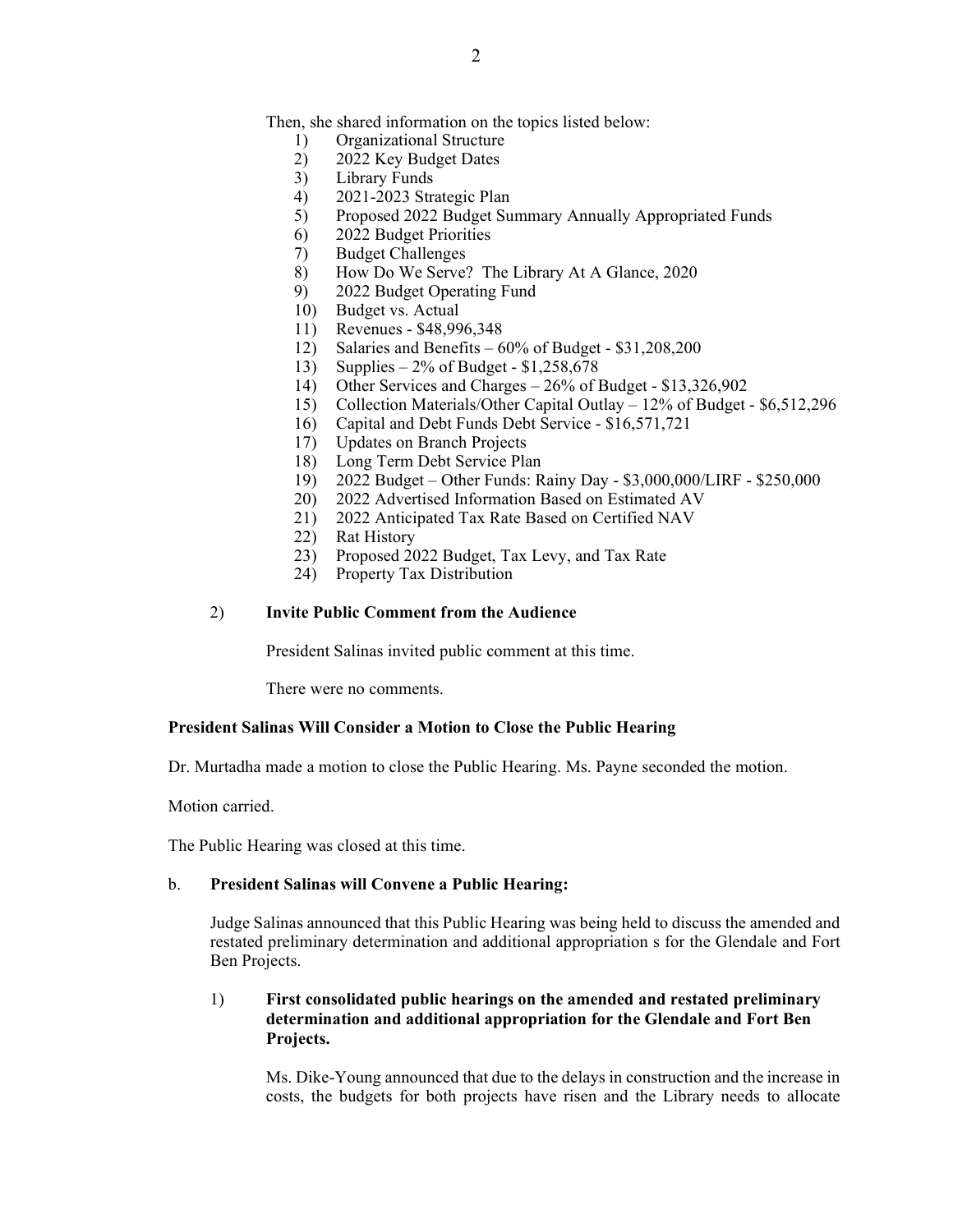additional funds for both the Glendale and Fort Ben Projects.

At this time, Ms. Dike-Young introduced Belvia Gray, Principal and Jason Tanselle, Director, from Baker Tilly who gave a presentation about the 2021-2022 Energy Conservation & District-Wide Long-Term Capital Maintenance & Equipping Project Bonds and the 2022-2023 Energy Conservation & District-Wide Long-Term Capital Maintenance & Equipping Project Bonds.

From the Baker Tilly presentation, Ms. Gray reviewed the Library's "Total Outstanding Annual Debt Service Payments." She then explained the "Summary of Bond Issues" which set out information for the 2021-2022 Energy Conservation and District-Wide Long-Term Capital Maintenance and Equipping Project Bonds and the 2022 -2023 Energy Conservation and District-Wide Long-Term Capital Maintenance and Equipping Project Bonds which set out the Estimated Maximum Borrowing Amount as \$5,575,000, the Estimated Repayment Term of two (2) years and the Estimated Maximum Interest Expense of \$216,894. She then explained the \$14,850,000 2021 Bonds – Glendale and the \$13,660,000 2021 Bonds – Fort Ben.

Jeffery Qualkinbush of Barnes & Thornburg, the Library's Bond Counsel, addressed the Board.

Mr. Qualkinbush explained the legal process surrounding the bonds for Glendale and Fort Ben. He noted that due to COVID and other reasons, the projects had been pushed back. When the bond funding was done initially, the interest rates were approximately 4.2%. The interest rates have dropped and the rates will now be approximately 1.3% on the bonds. He anticipates those low rates staying where they are. They are the lowest he's seen in 30 years.

After some inquiries from Board members, he advised that he does not recommend changing the scope of the projects at this time. If the Library finds it necessary, he would suggest going out for another small bond issue after the projects are completed.

The closing on these bonds would be done in December.

#### 2) **Invite Public Comment from the Audience**

President Salinas invited public comment at this time.

There were no comments.

#### **President Salinas Will Consider a Motion to Close the Public Hearing**

Mr. Bigsbee made a motion to close the Public Hearing. Rev. Robinson seconded the motion.

Motion carried.

#### 4. **Other Business**

None.